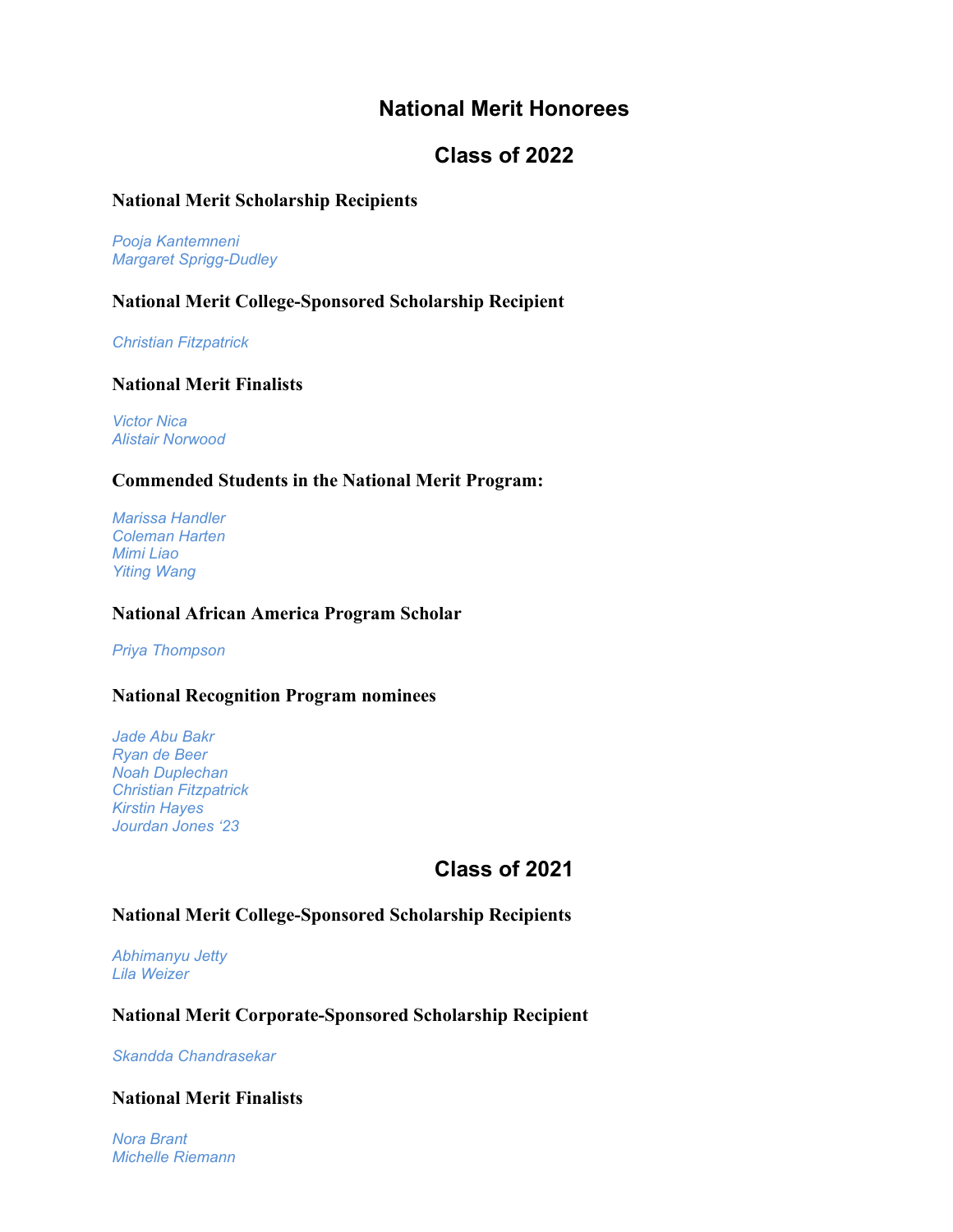# **Commended Students in the National Merit Program:**

*Celie Hudson Aziz Mahmud Griffin McAndrew*

# **National Hispanic Recognition Program Scholars**

*Melvin Van Cleave Michelle Riemann*

### **National African America Program Scholars**

*Marley Cox Dereck Gray*

# **Class of 2020**

# **National Merit Corporate-Sponsored Scholarship Recipient**

#### *Eashwar Kantemneni*

# **National Merit College-Sponsored Scholarship Recipient**

*Anushka Nair*

### **Candidate for the U.S. Presidential Scholarship**

*Eashwar Kantemneni*

#### **National Hispanic Recognition Program Scholars**

*David Morales Natalie DeBeer*

# **National Merit Finalists**

*Neil Badlani William Beyreis Sylvia Nica Renee Twyford*

# **Commended Students in the National Merit Program:**

*Natalie DeBeer Yize Liu Abigail Smith*

# **Class of 2019**

### **National Merit Scholarship Recipient**

*Stephen Fatuzzo*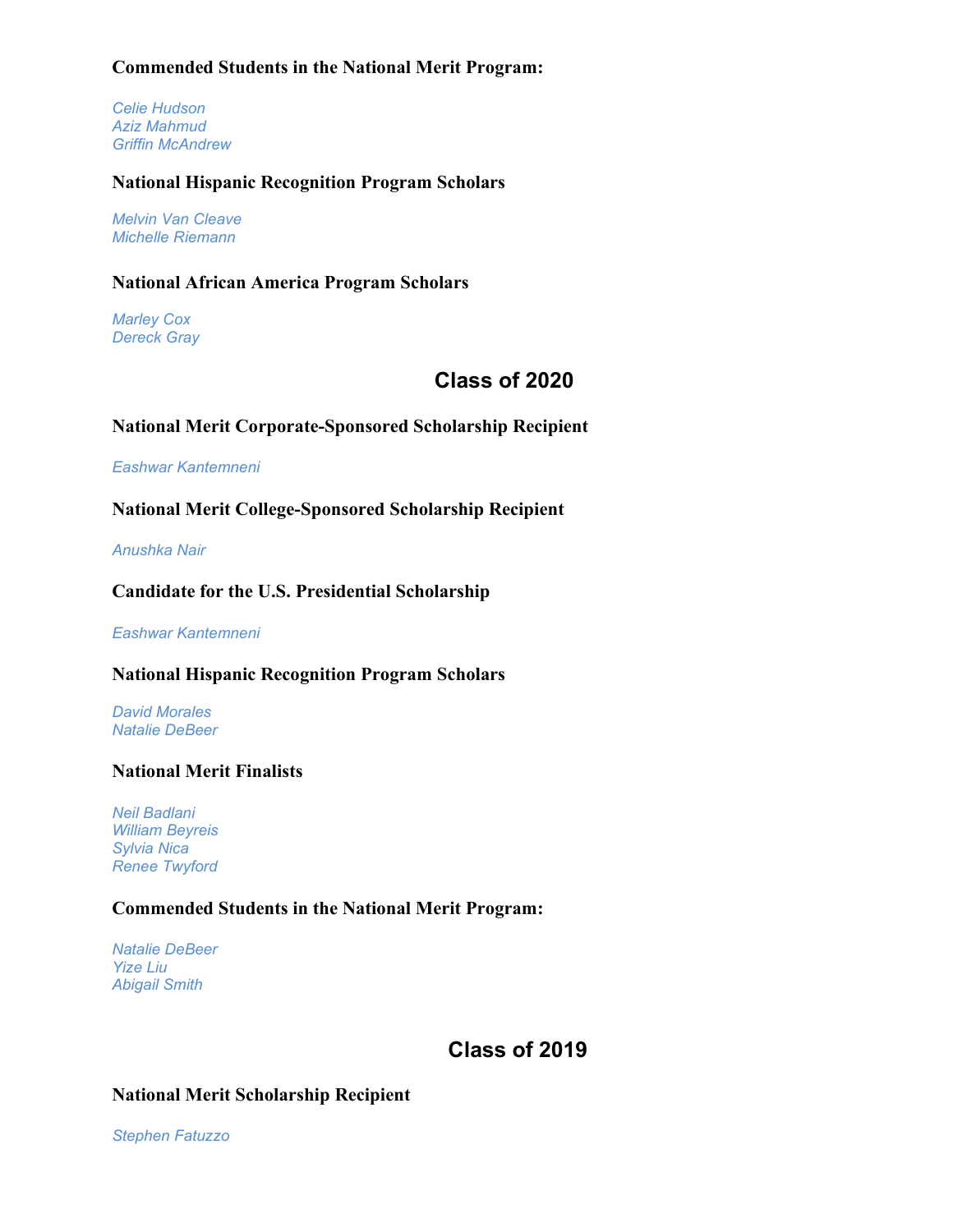# **National Merit Finalist**

#### *Trevor Puckett*

# **National Hispanic Recognition Program Scholars**

*Jack Sullivan Nathan Riemann*

# **Commended Students in the National Merit Program:**

*Kayla Boaz Molly Briggs Moseley Hatcher Andrew Osborn Cade Smith*

# **Class of 2018**

# **Candidate for U.S. Presidential Scholarship**

*Lorae Stojanovic*

# **National Merit Scholarship Recipients**

*Kaitlyn Hardesty Moya Ly*

# **National Merit Finalist**

*Lorae Stojanovic*

# **Commended Students in the National Merit Program:**

*Sha'an Dahar Max Delbello Isobel Hensley Jessica Lang Noah Michalski Daniel Nesbitt Elizabeth Norwood Connor Pohl*

# **Class of 2017**

# **Finalist for U.S. Presidential Scholarship**

*Elizabeth Johnson*

# **National Merit Corporate-Sponsored Scholarship Recipients**

*Elizabeth Johnson Kevin Yu*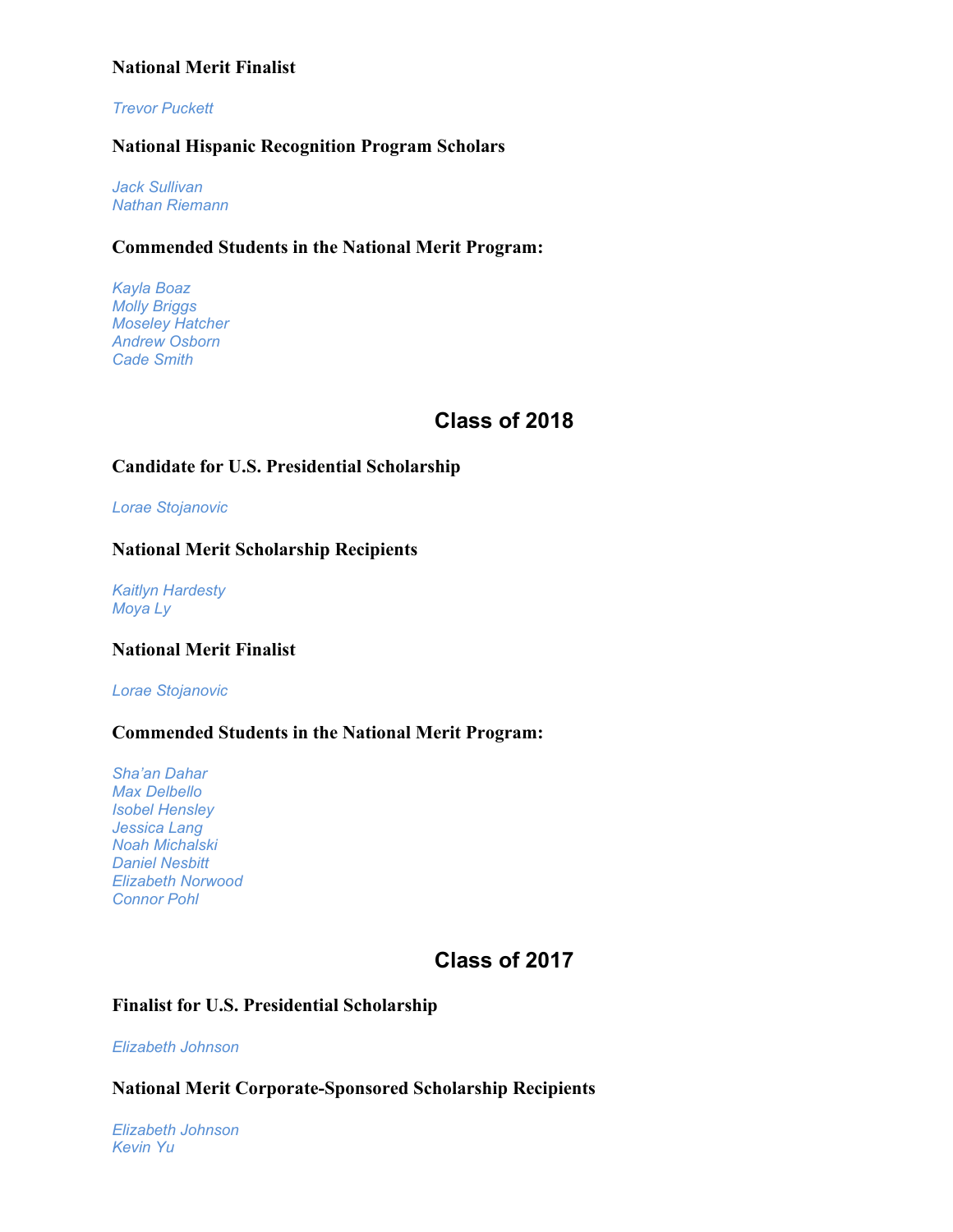# **National Merit Finalists**

*Elizabeth Keller Michael Masterson Kenneth Wang*

### **Commended Students in the National Merit Program:**

*Jeremiah May Vishaal Nalagatla Hailey Spaeth Kevin Yu*

### **National Hispanic Scholar:**

*Michael Masterson*

# **Class of 2016**

# **Candidate for U.S. Presidential Scholarship**

*Zhaoyu Lou*

### **National Merit Scholarship Recipient**

*Zhaoyu Lou*

## **National Merit College-Sponsored Scholarship Recipient**

*Cameron Stewart*

# **National Merit Corporate-Sponsored Scholarship Recipient**

*Sam Jenkins*

# **National Merit Finalists**

*Nathan Albrinck Margaret Hodson*

# **Commended Students in the National Merit Program:**

*Trisha Atluri Maggie Bernish George Crowley Nathan Grant Ian Hayes Siddharth Jejurikar Max Luebbers Sean O'Brien Benjamin Paff Caroline Retzios Kendall Smith Charles Sukin J'Quaan Waite*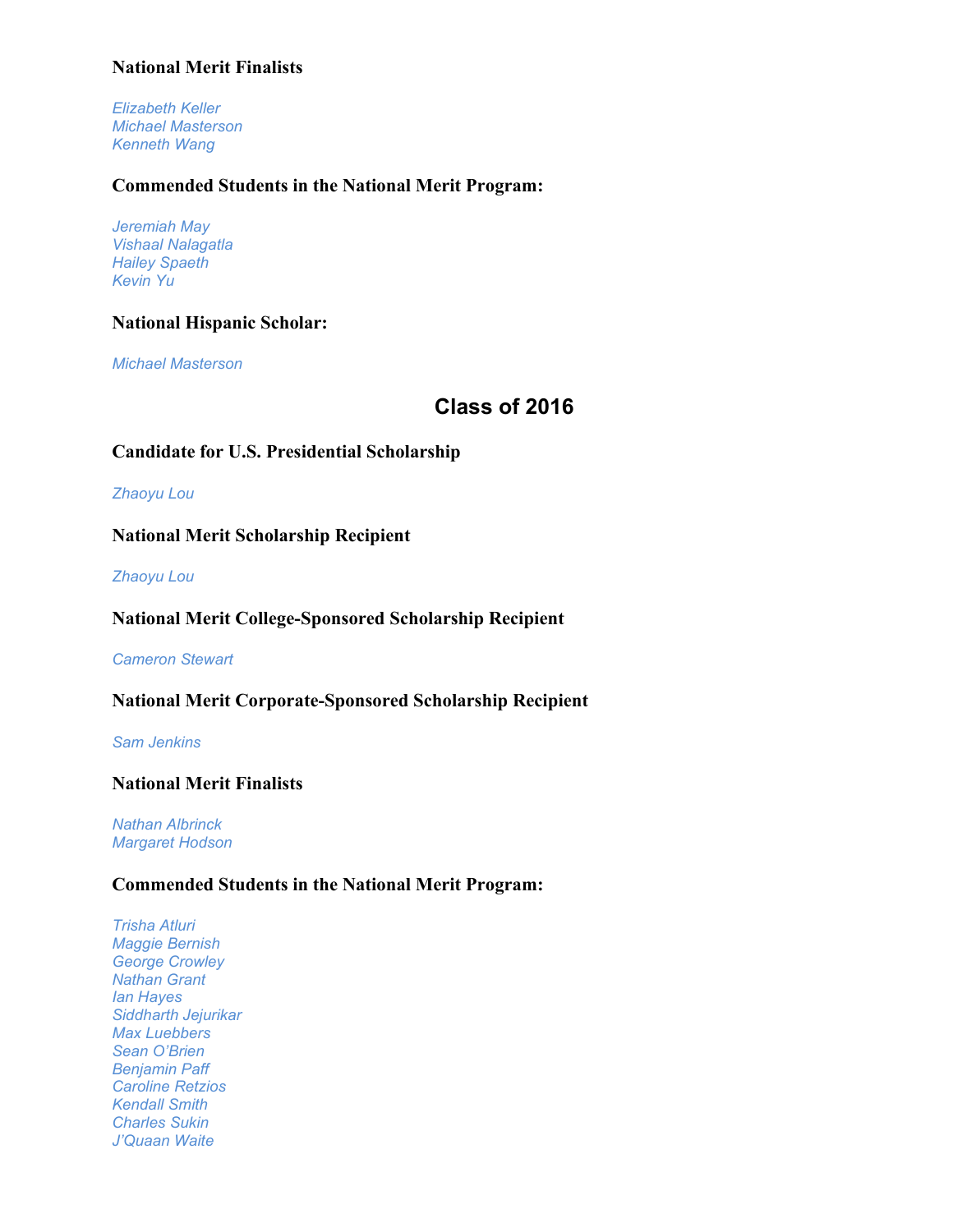# **National Hispanic Scholar:**

*Benjamin Paff*

# **Class of 2015**

# **Finalist for U.S. Presidential Scholarship**

*Elizabeth Miller*

# **National Merit Scholarship Recipients**

*Elizabeth Grace Elizabeth Miller*

# **National Merit Finalists**

*Mia Fatuzzo Isabelle Hudson Stephen Liao Alexandra Sukin*

# **National Merit Semi-Finalist:**

*William Abbottsmith Hannah Taylor*

# **Commended Students in the National Merit Program:**

*Claire Beyette Apurva Bhattacharjee William Cohen Kevin Geohegan Kaitlin Harden Celia Macrae Pranav Madabhushi Akshay Sonti*

# **National Achievement Scholarship Semi-Finalist:**

*Lindsey Jarrell*

# **Class of 2014**

# **Finalist for U.S. Presidential Scholarship**

*Brian McSwiggen*

# **National Merit Scholarship Recipient**

*Julian Braxton Austin Harden*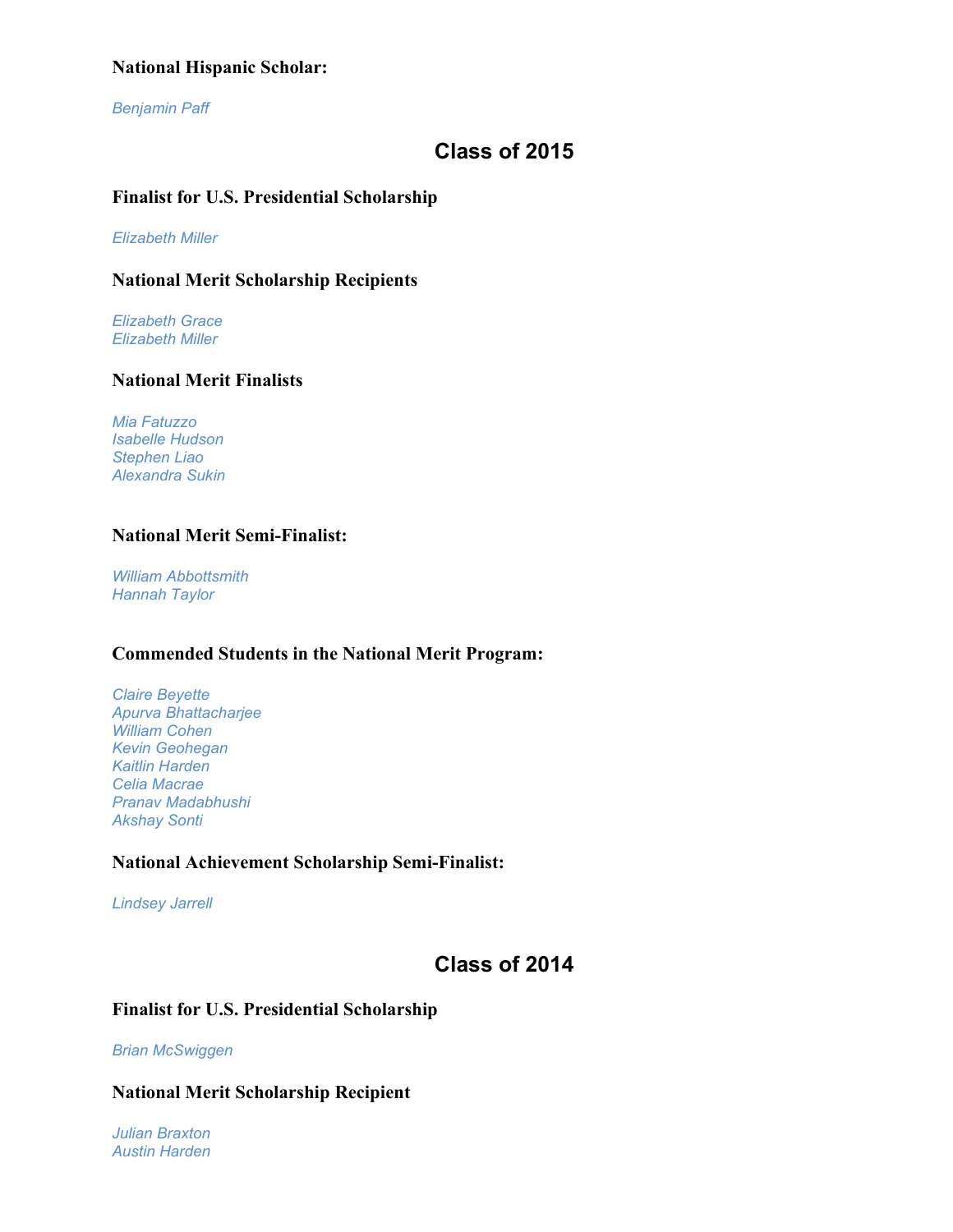# **National Achievement Scholarship Recipient**

#### *Julian Braxton*

# **National Hispanic Recognition Program Scholar**

*Lucas Mairal-Cruz*

#### **National Merit Finalists**

*Julian Braxton Austin Harden Brian McSwiggen Grant Swinton*

# **Commended Students in the National Merit Program:**

*Rebecca Frederick Lucas Mairal-Cruz Douglas Tallmadge*

# **Class of 2013**

# **Finalist for U.S. Presidential Scholarship**

*Holly Dayton*

# **National Merit Scholarship Recipients**

*Holly Dayton Samuel Fossett Samuel Hall Abigail Skwara*

# **National Achievement Scholarship Recipient**

*Edwin Sam*

# **National Merit Finalists:**

*Michael Barton Caroline Gentile Luke Hall Anirudh Kosaraju Julia Murphy Cassidy Sachs John Willingham*

# **National Merit Semi-Finalist:**

*William Victor*

### **Commended Students in the National Merit Program:**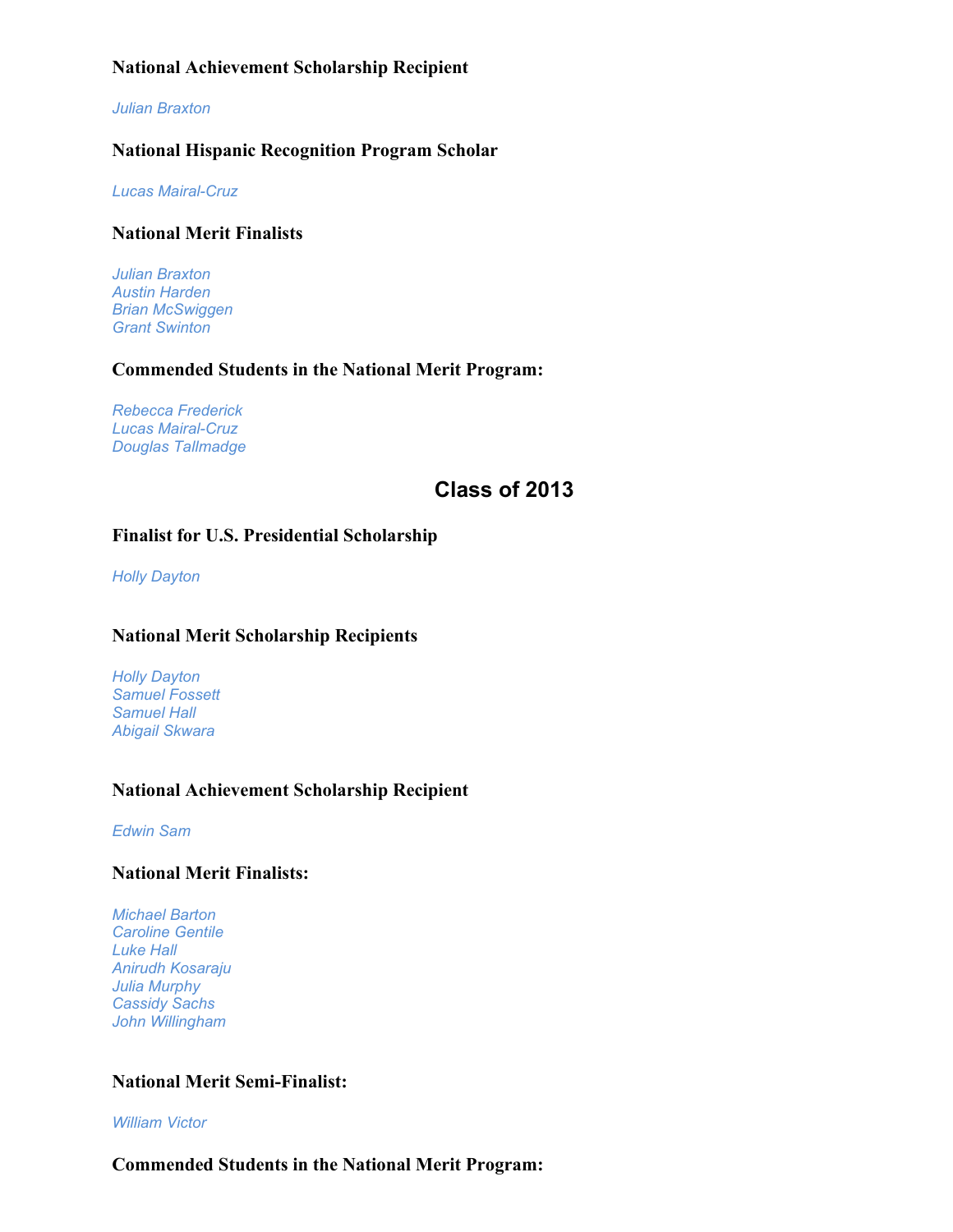*Sarah Gamblin Katherine Karnes Anne Nesbitt Sarah Portman William Bernish*

# **Class of 2012**

# **Finalist for U.S. Presidential Scholarship:**

*Henry Pease*

# **National Merit Scholarship Winners:**

*Amar Mehta Michael Morgan Nicholas Niedermeier Henry Pease*

### **National Merit Finalists:**

*Audrey McCartney Rebecca Miller*

### **National Merit Commended Students:**

*Bradley Hammoor Jonas Luebbers Victoria Mairal-Cruz Adriana Ungerleider*

# **National Hispanic Recognition Program Finalist:**

*Victoria Mairal-Cruz*

# **Class of 2011**

### **National Merit Scholarship Recipients:**

*Alyssa Breneman Kevin McSwiggen*

#### **National Merit Finalists:**

*Jules Cantor Lilly Fleischmann Ilana Habib Jordan Komnick Alexandra McInturf Cody Pomeranz Baldur Tangvald Amanda Young*

#### **National Merit Commended Students:**

*William Bismayer*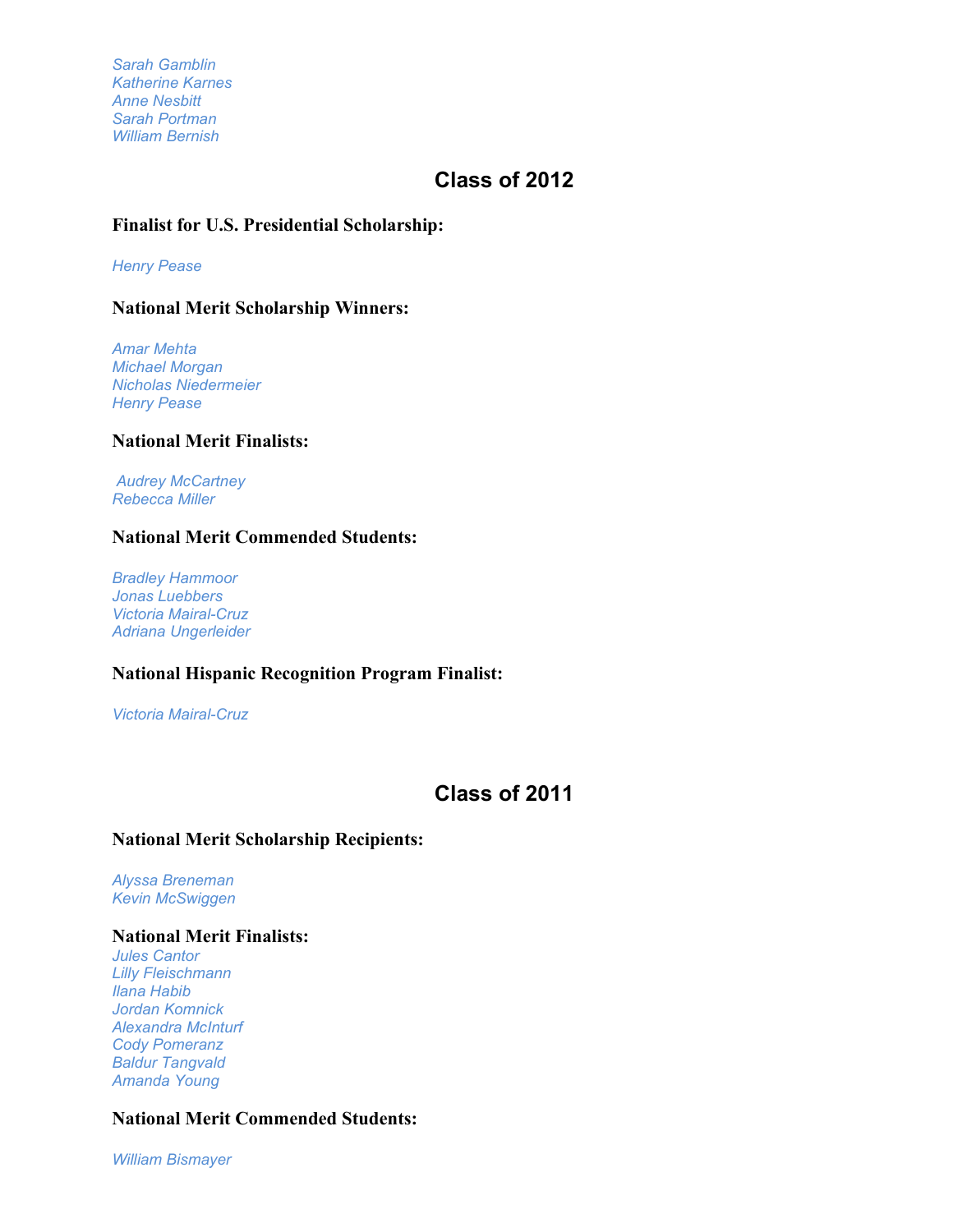*Elizabeth Blackburn Michael Fitzgerald Claire Heinichen Mac McKee Kate Taylor Gretchen Weigel*

# **National Hispanic Recognition Program Finalist:**

*Ilana Habib*

# **National Achievement Scholarship Program High Scorers:**

*Ryan Galloway Gabrielle Richardson*

# **Class of 2010**

### **National Merit Scholarship Recipients:**

*Kevin Baxter Xanni Brown Sebastian Koochaki Allison Lazarus Alexandra Lento Fletcher Pease*

# **National Merit Finalists:**

*Jayne Caron Thomas Langlois Micaela Mullee Will Portman*

# **National Merit Semi-Finalist:**

#### *Nicholas Brown*

#### **National Merit Commended Students:**

*Nicholas Bender Megan Bonini Isaac Guttman Marzieh Mirzamani*

### **Class of 2009**

# **National Merit Scholarship Recipient**

*Max Victor*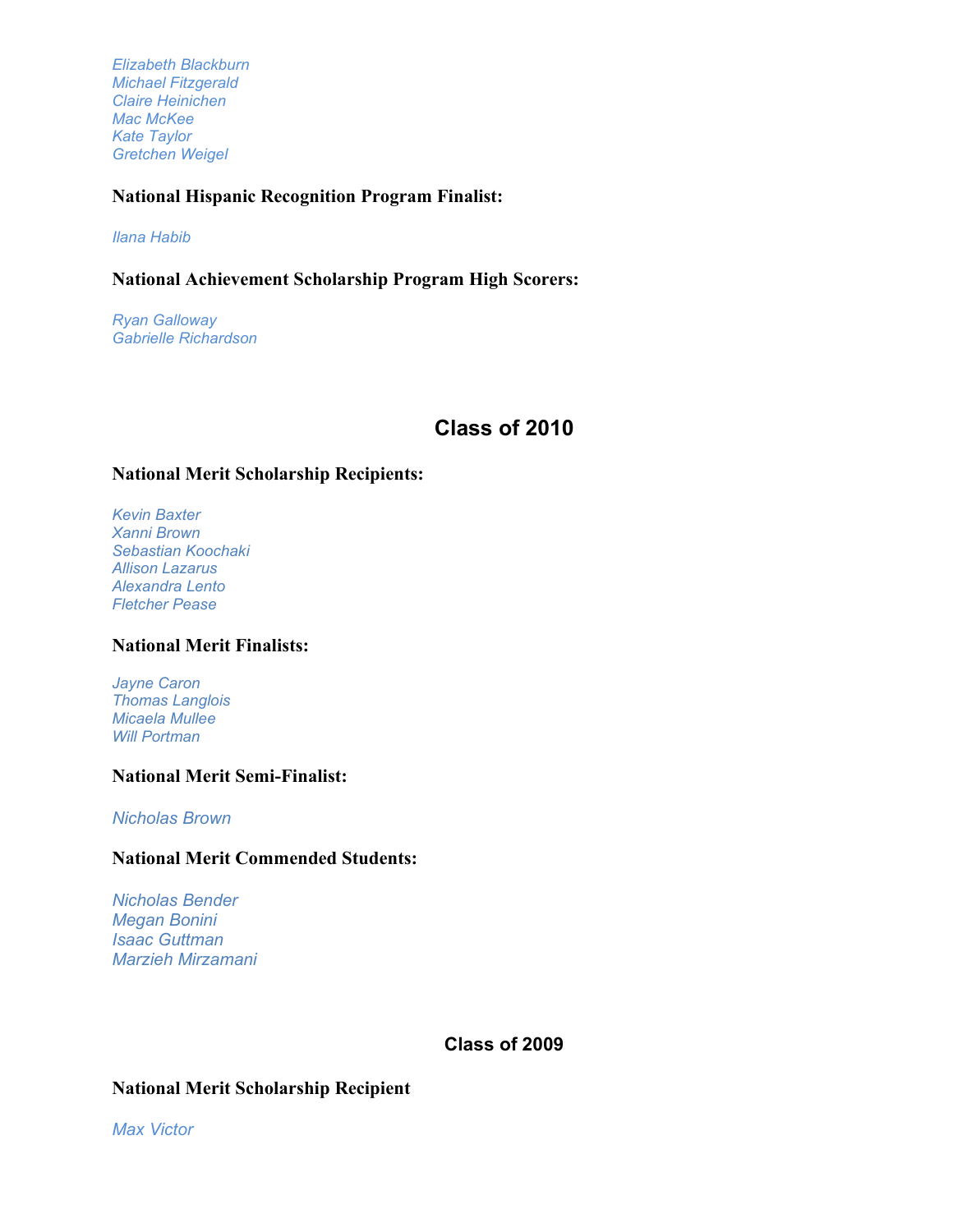## **National Achievement Scholarship Recipients:**

*Rene Peters Anna-Alycia Tucker*

### **National Merit Finalists:**

*Kevin Breneman Howard Kim Marguerite Wevers*

# **National Merit Commended Students:**

*Reed Caron Patrick Daly Matthew Eichel Bailey Kielarowski Molly McCartney Rene Peters Allison Rue Rainor Tangvald Anna-Alycia Tucker*

**Class of 2008**

# **National Merit Semifinalists:**

*Joshua Brown David Pierce*

# **National Merit Commended Students:**

*Kyle Ayers Aditya Desai Brooke Heinichen\ Richard Hynden Varun Kejriwal Meena Maddali David Pease*

**Class of 2007**

# **Presidential Scholar:**

#### *Colin McSwiggen*

#### **National Merit Scholarship winners:**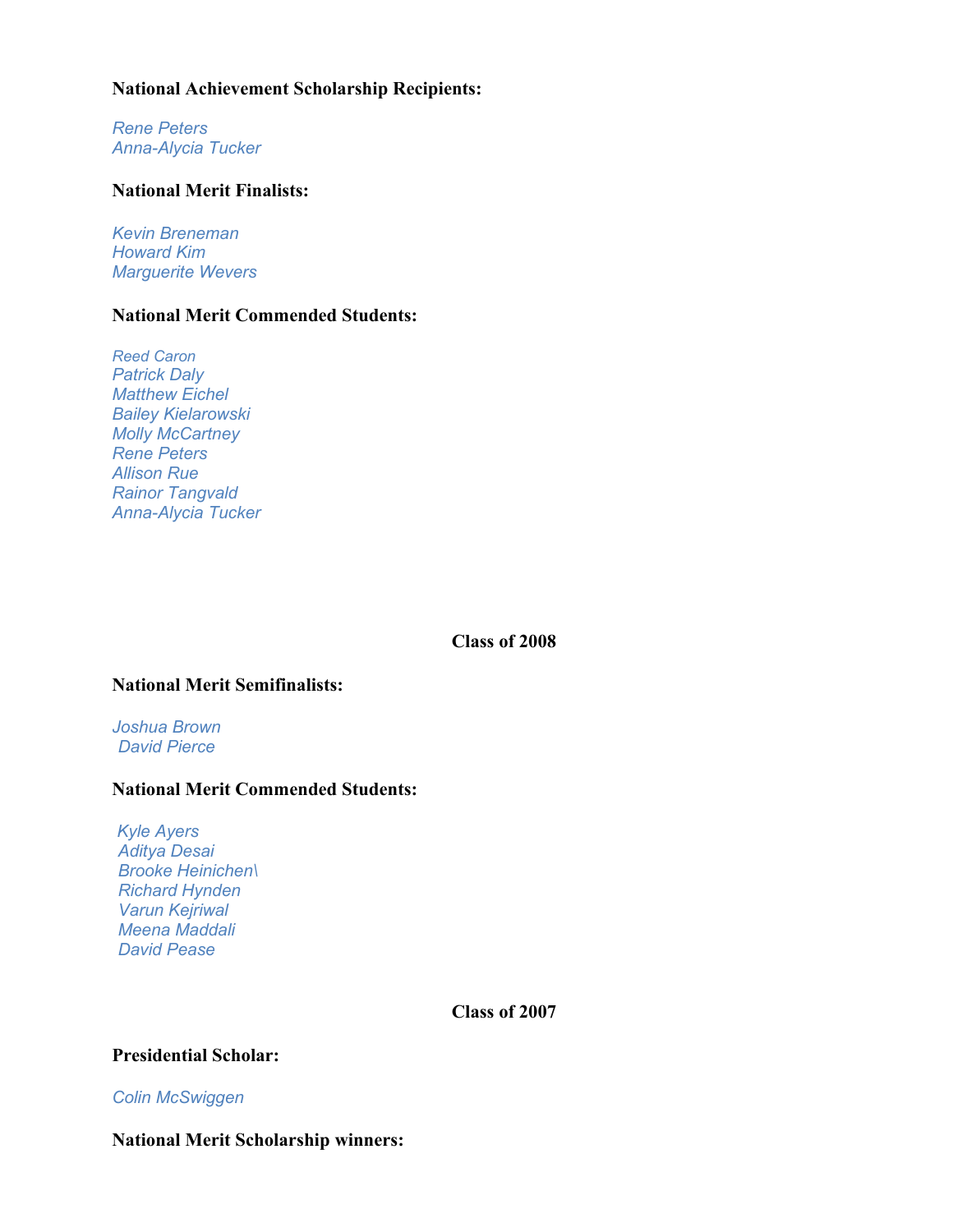*Andrew Cone Sean Fischer*

# **National Merit Finalists:**

*Leo Larson*

 *Zachary Sommers*

# **National Merit Semifinalists:**

 *Colin McSwiggen*

# **Commended students:**

*Christopher Breneman Lauren Dayton Allison Plettner*

# **National Hispanic Recognition Program Honorable Mention:**

*Hillary Tipton*

**Class of 2006**

# **National Merit Scholarship Winners:**

*Deepika Govind Veronica Siverd*

# **National Merit Finalists:**

*Thomas McCord TJ Smith* 

# **Commended Students:**

*Elizabeth Ansell Kathryn Bowman Alex Ehrnschwender Jonathan Gill Gita Narayan Jeff Paley Christopher Pierce*